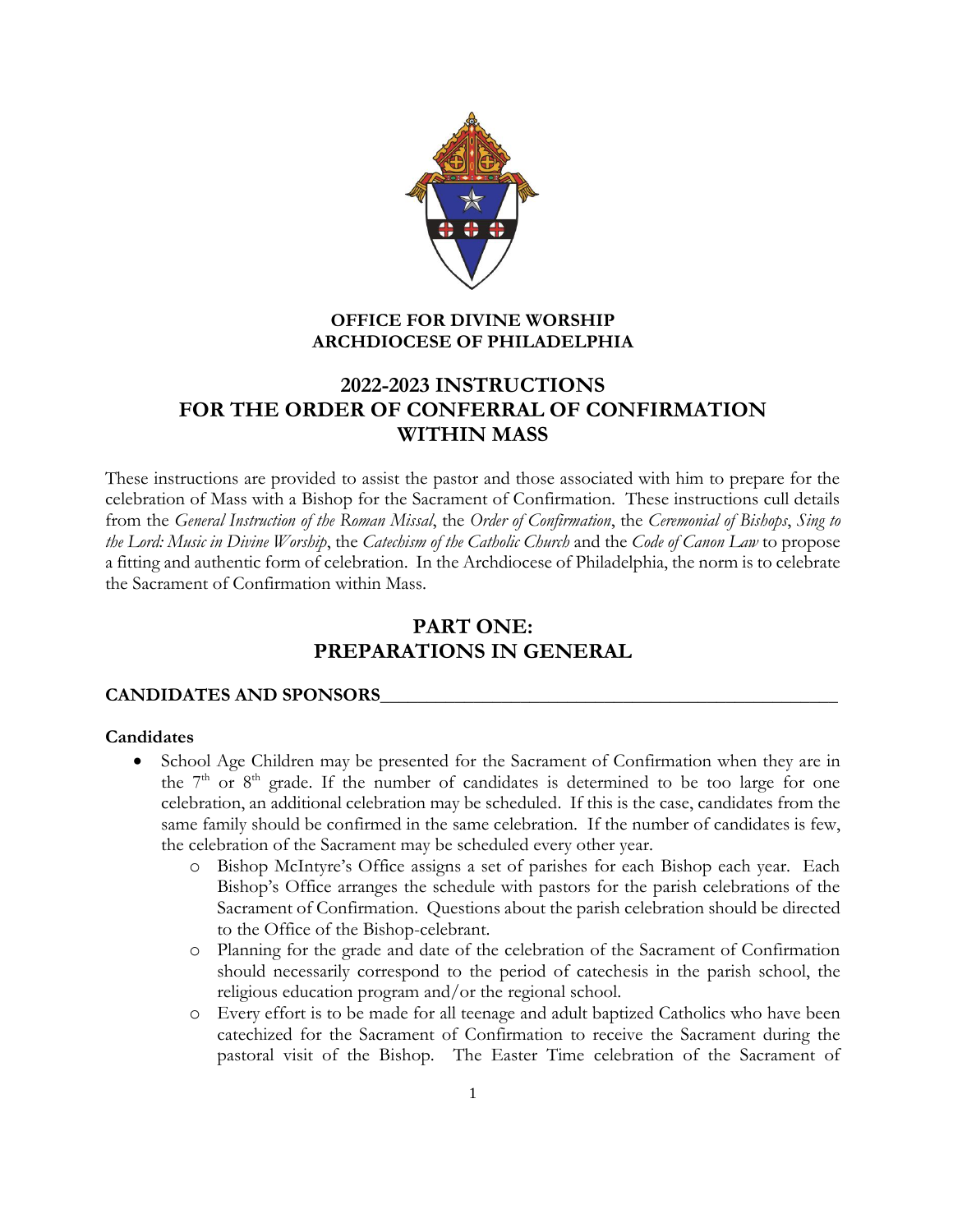Confirmation by a priest is intended for those who cannot, for serious reason, participate in the parish celebration with the Bishop.

- It is the personal responsibility of the pastor to ensure the adequate catechetical formation of the candidates and to vouch for such preparation in his presentation of the candidates to the Bishop. Because of this presentation, it is not necessary or required to have a public presentation of the candidates during a Sunday Mass prior to the conferral of the Sacrament of Confirmation. The pastor should encourage the parish community to pray for the candidates for Confirmation, especially with a petition in the *Universal Prayer* near the date of the celebration of the Sacrament. Additionally, the pastor should ensure the candidates celebrate the Sacrament of Penance and Reconciliation in advance of the Sacrament of Confirmation.
- The candidates may use their baptismal name alone or add a confirmation name. The candidate is encouraged to choose the name of a canonized saint. The candidate should research and become familiar with the life of the saint.

#### **Seating of Candidates and Sponsors**

 The candidates are to be seated together as a group in the pews in the front of the church, with their sponsors seated together as a group behind them. Candidates and sponsors are not to be intermingled or scattered in their seating throughout the church. When there is an exceptional situation or a special needs candidate, arrangements can be made to seat the sponsor near the candidate. All candidates and sponsors are to be in their places in church before Mass begins.

*Already confirmed Roman Catholic classmates of the candidates or classmates who belong to an Orthodox Church or an Ecclesial Communion may be identified for a blessing from the Bishop before or after the celebration of Mass. These classmates may not in any way simulate the reception of the Sacrament of Confirmation by attire or by participation in the any part of the Order of Confirmation.* 

> *Archbishop Perez asks to meet with the candidates approximately twenty minutes before Mass for about five minutes in a room apart from the church.*

## **Robes for Candidates**

 Candidates may wear a white robe, recalling the Sacrament of Baptism, or a red robe for the celebration of the Sacrament of Confirmation.

*Stoles and other ornamentation over these robes, in any form, are not permitted. Also, so called "robing ceremonies" are not to be associated with the celebration of the Order of Confirmation within Mass.* 

#### **Letter to Bishops**

 Many parishes have a practice of having the candidates write letters to the Bishop. This is not obligatory or required. This practice may continue at the discretion of the pastor or the request of the Bishop. If a letter is written by the candidates, it should not be a letter that they merely copy from a form letter provided to them by the catechist. The content of the letter should express why and how the Sacrament of Confirmation is significant in the candidate's Christian life.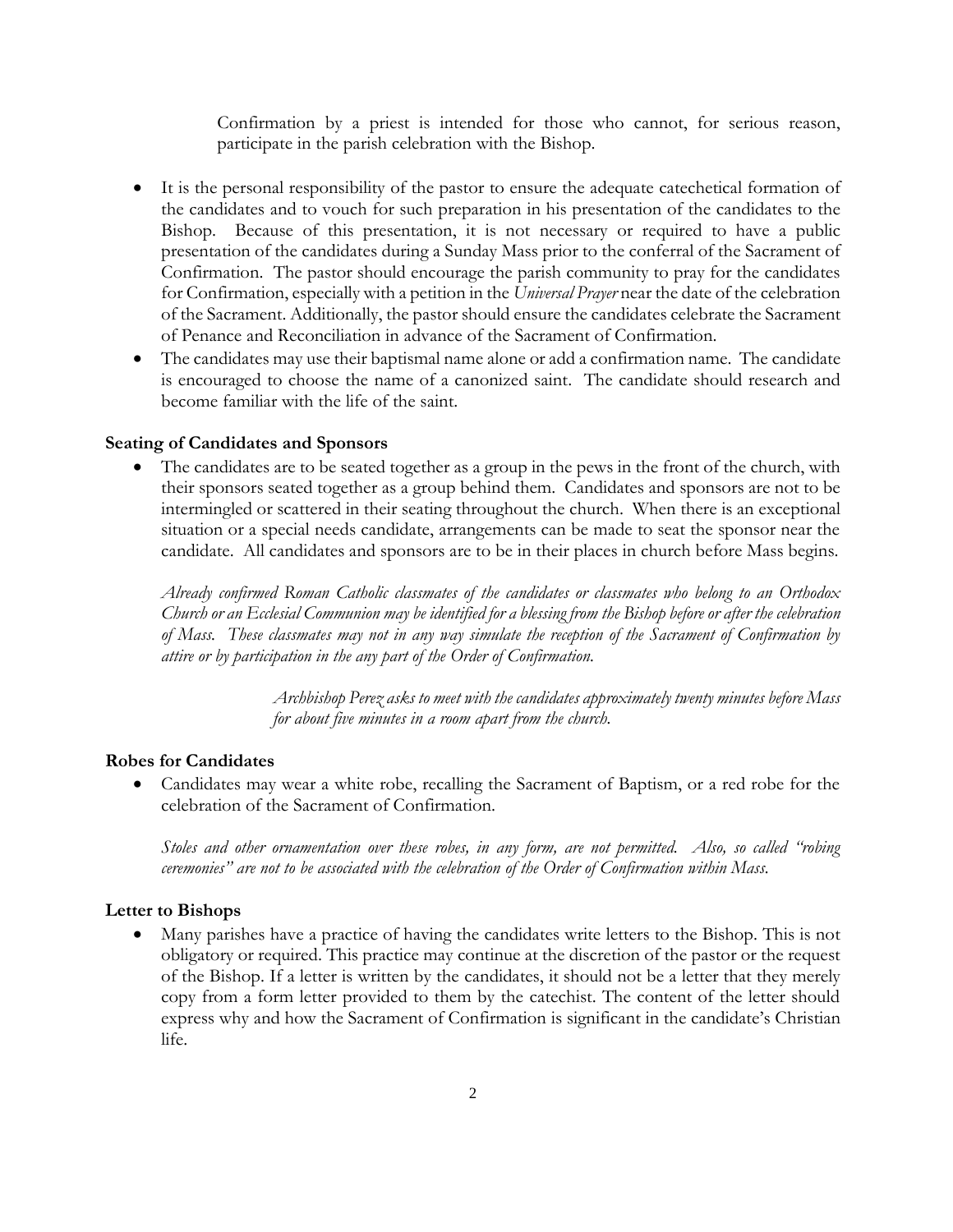#### **Service Projects**

 Some parishes incorporate a service component in preparing candidates for the Sacrament of Confirmation. It is preferable to use terms such as "Works of Charity" or "Works of Mercy" when describing the service component. Through assignments or classroom activity, candidates should be encouraged to describe how the Work of Charity/Mercy is rooted in their faith in Jesus and flows from the grace of God. Also, since Works of Charity/Mercy are not limited by time, they should not be defined by *required hours*.

#### **Sponsors**

• Each candidate should have his/her own separate sponsor:

*It is preferred that one of the candidate's godparents at Baptism exercises the role of sponsor at Confirmation. A candidate (with his/her parents) may choose another person as a sponsor. A sponsor must be at least 16 years of age, and have received Baptism, Confirmation and the Holy Communion. A parent, step-parent or guardian may not be a sponsor for his/her child. The sponsor's gender need not be the same as that of the candidate. It is the responsibility of the pastor to ascertain that the sponsors are practicing Catholics and qualify for their role (Letter of Eligibility).*

*If the sponsor for the Sacrament of Confirmation cannot participate in the celebration of the Sacrament, a proxy is chosen beforehand who fulfills the same requirements of a sponsor as listed above. A parent, step-parent or guardian may not act as a proxy for the sponsor.*

## **SANCTUARY\_\_\_\_\_\_\_\_\_\_\_\_\_\_\_\_\_\_\_\_\_\_\_\_\_\_\_\_\_\_\_\_\_\_\_\_\_\_\_\_\_\_\_\_\_\_\_\_\_\_\_\_\_\_\_\_\_\_\_\_\_\_\_\_\_**

*Flowers and other decorations ought to be in place, except during Advent and Lent, for the celebration of Confirmation. Also, flowers at the altar should not impede the celebrant as he incenses it. Amplification ought to be insured for the Bishop at the chair, ambo and altar.*

## **The Altar**

• Four to six candles ought to be on or near the altar. *When the Archbishop is the celebrant, there may be seven candles on or near the altar.*

#### **The Chair**

 The chair for the Bishop celebrant ought to be situated so that it faces the people but never directly in front of the tabernacle.

*Only deacons sit next to the Bishop. In the absence of deacon chaplains, the deacon of the Mass sits next to the Bishop. If there are three deacons, the deacon of the Mass sits in a separate place with convenient access to the ambo and altar. If a concelebrant, in the absence of a deacon, assumes the diaconal role, then he sits with the other concelebrants.*

*A chair for the Master of Ceremonies ought to be conveniently near to that of the Bishop.*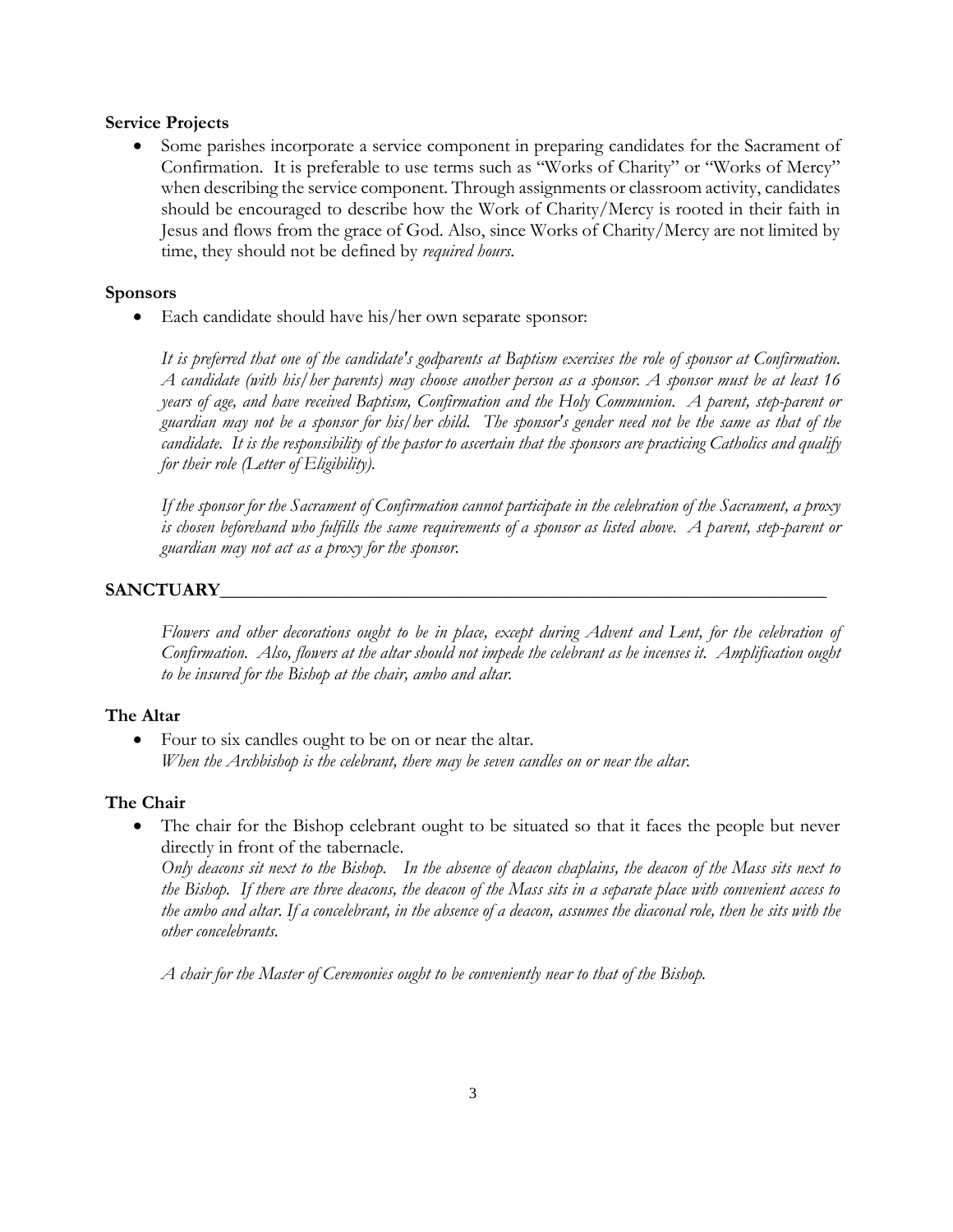**The Credence Table** (to the right of the Bishop at the altar)

 All the items usually needed for the celebration of Mass, including the Sacred Chrism, as well as an ewer and basin [not provided by the Bishop], bread and lemon, and three hand towels are placed on the credence table. The corporal should be on the credence table as well and not on the altar prior to the celebration of Mass.

*Arrangements ought to be made for the basin to be emptied after each use, and after the final use, following the distribution of Holy Communion, it is emptied into the sacrarium.* 

*A white stole should be available at the credence table for the use of the Master of Ceremonies during the Communion Rite of the Mass.*

# **The Gift Table**

- All the sacred vessels with hosts, sufficient for all those expected to receive Holy Communion. *One large host for the Bishop celebrant is sufficient. Concelebrants can receive the Body of Christ with a small host.*
- All the cruets with wine, sufficient for Communion under both kinds, if this is to take place.

# **ROMAN MISSAL AND LECTIONARY TEXTS\_\_\_\_\_\_\_\_\_\_\_\_\_\_\_\_\_\_\_\_\_\_\_\_\_\_\_\_\_\_\_\_\_\_\_\_**

- The ritual Mass, *For the Conferral of Confirmation* may be used on all days except the Sundays of Advent, Lent and Easter, the octave days of Easter and all Solemnities, Ash Wednesday and the days of Holy Week. On these days, and their anticipated celebrations, the proper Mass of the day is used from the *Roman Missal*.
- The proper readings for Sunday must be used for the Sundays of Advent, Lent and Easter Time, including anticipated celebrations. The proper readings must be used on all the days of the Octave of Easter and all Solemnities, including anticipated celebrations. On all other days, including feasts, the readings for *Confirmation* may be used as found in Volume IV of the *Lectionary for Mass*.
- The text for the Responsorial Psalm must be the given biblical text in the *Lectionary for Mass*. Paraphrased texts and hymns may never substitute for the sung Word of God. The Acclamation before the Gospel and verse comes from the choices provided in the *Lectionary for Mass.*

## **VESTMENTS\_\_\_\_\_\_\_\_\_\_\_\_\_\_\_\_\_\_\_\_\_\_\_\_\_\_\_\_\_\_\_\_\_\_\_\_\_\_\_\_\_\_\_\_\_\_\_\_\_\_\_\_\_\_\_\_\_\_\_\_\_\_\_\_\_\_**

 Red or white vestments are worn for the ritual Mass, *For the Conferral of Confirmation*. On all other occasions, Sundays of Advent, Lent and Easter, the octave days of Easter and all Solemnities, Ash Wednesday and the days of Holy Week, the color of the Mass of the day is worn. Vesting rooms should be arranged for the Bishop, concelebrants and deacon(s).

## **SACRED MINISTERS\_\_\_\_\_\_\_\_\_\_\_\_\_\_\_\_\_\_\_\_\_\_\_\_\_\_\_\_\_\_\_\_\_\_\_\_\_\_\_\_\_\_\_\_\_\_\_\_\_\_\_\_\_\_\_\_\_\_**

## **Bishop Celebrant**

- Customarily, the Bishop brings his own vestments for the Mass.
- The Bishop brings the *Order of Confirmation* and vimps for the insignia bearers.
- The Bishop brings the Sacred Chrism.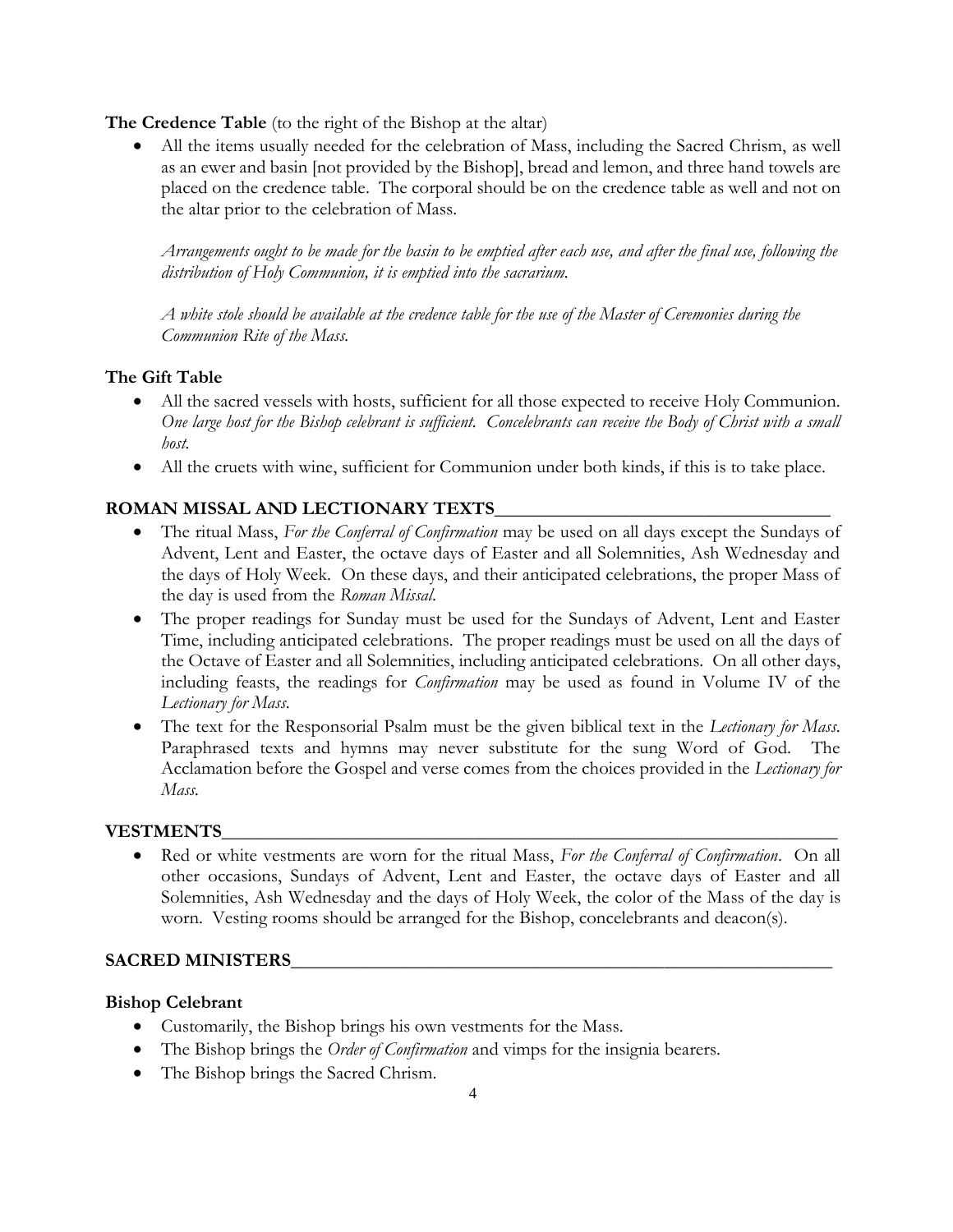*However, please have the parish supply of Sacred Chrism available.*

 If a spiritual bouquet is planned for the Bishop, it may be presented before or after Mass in the narthex or after the *Prayer after Communion* in the sanctuary. *The presentation of the spiritual bouquet need not include any spoken statement. If it does, please provide a microphone for the speaker. A financial offering or stipend for the Bishop is neither required or expected.*

#### **Concelebrants**

- All priests are invited to concelebrate this Mass and, if possible, sit as a group in the sanctuary. Since the celebration of the Sacrament of Confirmation is the celebration of Mass with a Bishop, priests may concelebrate even if circumstances require them to celebrate another Mass on the same day.
- Typically, the archdiocesan vestment is worn by concelebrants. *The color of the ritual Mass or of the day may be worn by concelebrants if a sufficient number is available.*
- Concelebrants should be provided with copies of the *Eucharistic Prayer* and ought to be reminded that the common parts are prayed in a low voice, with the intercessions assigned ahead of time to particular concelebrants. Eucharistic Prayers I, II and III have a proper addition for the celebration of the Sacrament of Confirmation. If possible, concelebrants should move to the altar for the *Eucharistic Prayer*.

In the absence of a deacon, a concelebrant carries out the diaconal role, including the carrying of the Book of the *Gospels, the proclamation of the Gospel, the preparation of the gifts, the raising of the chalice at the doxology of the Eucharistic Prayer, and the invitation to the sign of peace and the dismissal. A concelebrating priest asks for the Bishop's blessing before proclaiming the Gospel.*

*Priests who are not concelebrating, vested in cassock and surplice, likewise should have seats and Communion stoles prepared for them in the sanctuary area.*

#### **Deacons**

- Every effort ought to be made for a deacon to assist the Bishop at this celebration.
- The deacon(s) wears a dalmatic the same color as the principal celebrant.
- If three deacons are present, two serve as chaplains to the Bishop and the third as the deacon of the Mass.
- If two deacons are present, they both serve as chaplains and carry out the proper roles during the Liturgy of the Word and the Eucharist.

## **LITURGICAL MINISTERS\_\_\_\_\_\_\_\_\_\_\_\_\_\_\_\_\_\_\_\_\_\_\_\_\_\_\_\_\_\_\_\_\_\_\_\_\_\_\_\_\_\_\_\_\_\_\_\_\_\_\_\_\_**

 The leader of song, the psalmist, the choir, the lectors and, if needed, the extraordinary ministers of Holy Communion, should be those trained members of the parish who carry out these roles at the Sunday Mass. In the absence of a deacon or a concelebrant, the lector may carry the *Book of the Gospels*.

The chants and acclamations are led from the sanctuary area but not from the ambo. The lectors move from the congregation to the ambo for each reading. The psalm is sung from the ambo. Each reading has its own lector. [A deacon reads the *Universal Prayer* if he is present for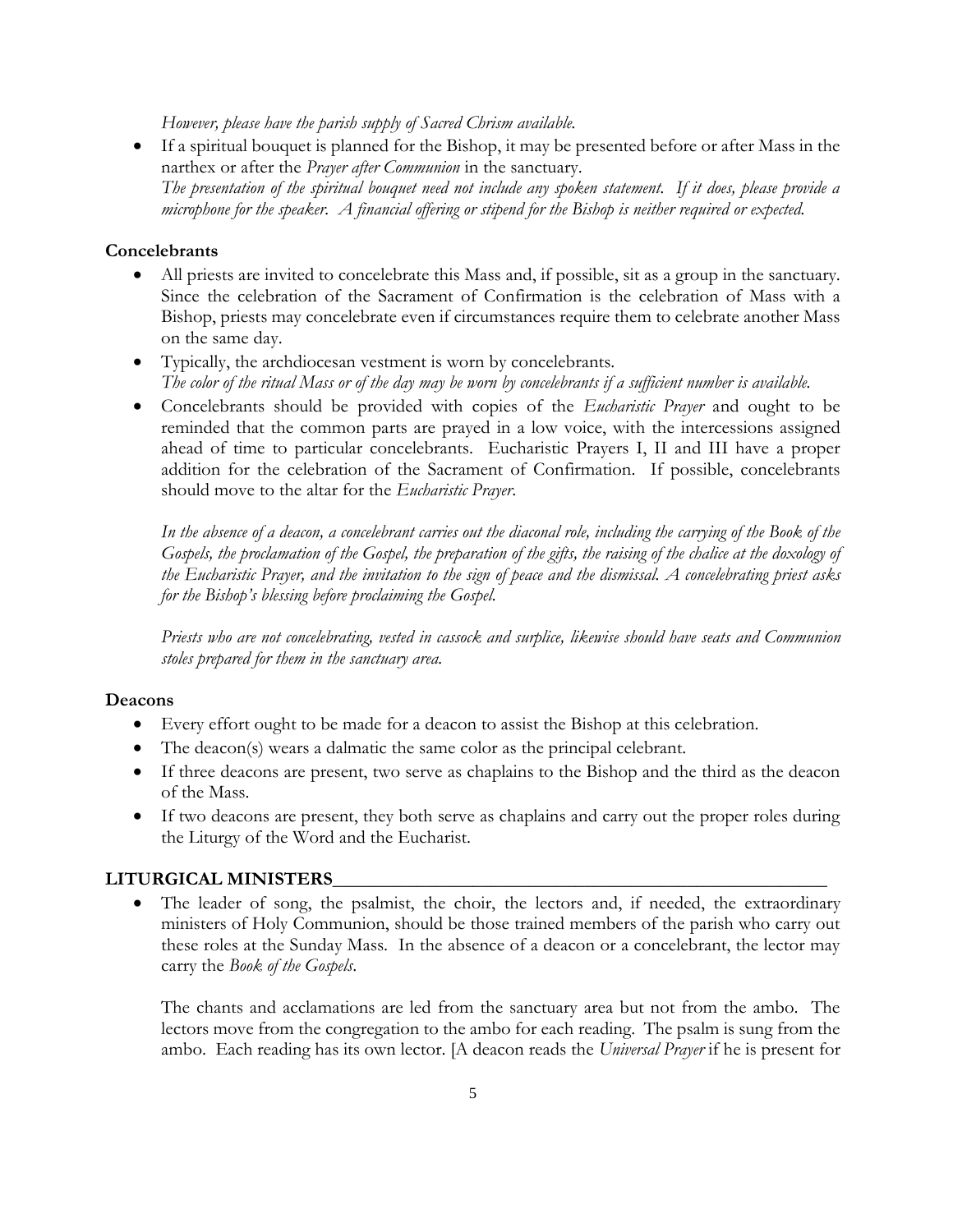the Mass.] If needed, the extraordinary ministers of Holy Communion move from the congregation to the altar after the invitation to receive Holy Communion.

*The candidates do not serve in any liturgical ministries–as leader of song, psalmist, altar servers, lectors for the Sacred Scripture or the Universal Prayer–during the celebration of the Rite of Confirmation within Mass. The newly-confirmed may bring forward the Gifts.*

#### **Altar Servers**

 Eight altar servers are needed for Mass: thurifer, crucifer, two candle bearers/servers, Sacred Chrism bearer, miter bearer, crozier bearer and book bearer. The servers should be well rehearsed in advance of the celebration. The Master of Ceremonies will meet with the servers prior to the Mass only to review specific details and not to rehearse them for the Mass.

*Already confirmed Roman Catholic classmates may however act as altar servers and may also bring forward the*  Gifts. Please see separate notes found on the website of the Office for Divine Worship for altar servers.

## **LITURGICAL MUSIC\_\_\_\_\_\_\_\_\_\_\_\_\_\_\_\_\_\_\_\_\_\_\_\_\_\_\_\_\_\_\_\_\_\_\_\_\_\_\_\_\_\_\_\_\_\_\_\_\_\_\_\_\_\_\_\_\_\_\_**

- The directives found in the *General Instruction of the Roman Missal* and *Sing to the Lord: Music in Divine Worship*, with regard to liturgical music, should guide liturgical music planning. All copyright regulations are to be observed. Licenses and permissions for reprint of liturgical music are to be included in printed participation aids for the celebration. The *Gloria* is always sung with the ritual Mass, *For the Conferral of Confirmation*, even during Advent and Lent.
- The chant or music during the Anointing of Sacred Chrism should correspond with its text to the action of the outpouring of the Holy Spirit with the Sacrament of Confirmation. It is preferable that a single selection be used during this time to accompany the single action of the anointing. The Litany of the Saints, which has its own unique role in other ritual celebrations, should not be used during the anointing with Sacred Chrism.
- When the ritual Mass, *For the Conferral of Confirmation*, is not used, the liturgical music should correspond to the Mass of the day, especially the Entrance and Communion.

## **VIDEO-TAPING AND PHOTOGRAPHS\_\_\_\_\_\_\_\_\_\_\_\_\_\_\_\_\_\_\_\_\_\_\_\_\_\_\_\_\_\_\_\_\_\_\_\_\_\_\_\_\_\_**

- Video-taping should not be obtrusive nor impede the reverent celebration of the Sacred Liturgy. This precludes videographers roaming during the celebration.
- After Mass, the Bishop is willing to pose for photographs with the newly-confirmed, their sponsors and family members who would like this opportunity. The arrangements for photographs are to be well organized, with the assistance of coordinators for its orderliness. All are to be aware of the procedures for photographs prior to the celebration. The location for photographs is determined by the Bishop.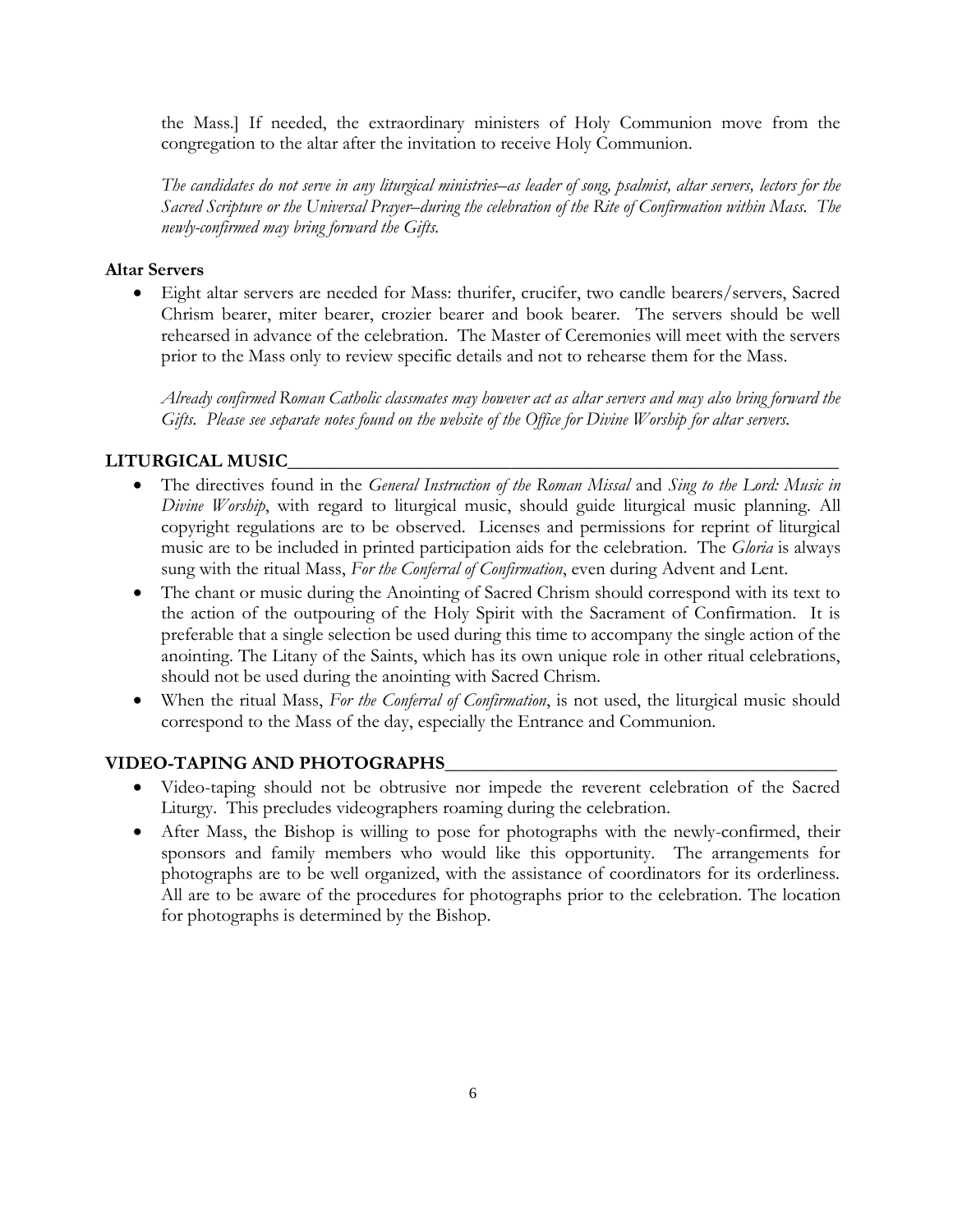# **PART TWO: THE CELEBRATION OF THE SACRED LITURGY**

## **INTRODUCTORY RITES**

- The procession for this Mass usually moves from the vesting area to the church unless the layout of the parish buildings or weather requires other arrangements. Every effort is to be made for the Mass to begin on time. The order of procession can be found in the notes for altar servers.
- The *Book of the Gospels* is carried in the procession by the deacon ahead of [other deacons and] the priest-concelebrants. [The concelebrant who will proclaim the Gospel in the absence of the deacon carries the *Book of the Gospels* in the procession. *The Book of the Gospels* is not carried in the procession at the end of Mass.] The *Book of the Gospels* is placed flat and closed upon the altar.
- Without waiting for the Bishop, altar servers and deacons make their reverence (genuflection) immediately when they enter the sanctuary, and then proceed to their places. Concelebrants, after they reverence (genuflection) and venerate the altar, then proceed to their places. The deacons chaplains or deacon of the Mass venerates the altar with the Bishop.
- The Bishop imposes incense before the procession moves and incenses the altar after he reverences it. Music should accompany the complete incensation of the altar until the Bishop reaches the chair.
- The *Entrance Chant*, sung by all, should accompany the procession and introduce the congregation to the Sacrament of Confirmation or the liturgical day/season.
- The *Rite for the Blessing and Sprinkling of Water* is reserved to Sundays and is appropriate when Confirmation takes place within Sunday Mass. The accompanying song should reflect the mystery of Baptism in Christ.
- The *Gloria* is always sung with the ritual Mass, *For the Conferral of Confirmation*, even during Advent and Lent. When another Mass is celebrated other than *For the Conferral of Confirmation*, then the rubrics for that Mass indicate whether or not there is a *Gloria*. The text must be faithful to the translation in the *Roman Missal*.

## **LITURGY OF THE WORD\_\_\_\_\_\_\_\_\_\_\_\_\_\_\_\_\_\_\_\_\_\_\_\_\_\_\_\_\_\_\_\_\_\_\_\_\_\_\_\_\_\_\_\_\_\_\_\_\_\_\_\_\_\_**

 The *Lectionary for Mass* provides the scripture readings and the chants between the readings for the celebration of the Sacrament of Confirmation. The *Responsorial Psalm* and the *Acclamation Before the Gospel* are to be sung. During the *Acclamation before the Gospel* there should be incense and candles to accompany the procession to the ambo with the *Book of the Gospels*. Only the *Book of the Gospels* is presented to the Bishop to be venerated and not the *Lectionary for Mass*. A reflective silence follows the First Reading, the Second Reading and the Homily.

## **SACRAMENT OF CONFIRMATION\_\_\_\_\_\_\_\_\_\_\_\_\_\_\_\_\_\_\_\_\_\_\_\_\_\_\_\_\_\_\_\_\_\_\_\_\_\_\_\_\_\_\_\_\_**

*Clear directions should be provided for the candidates, sponsors and congregation for the variations in posture during the Rite of Confirmation.*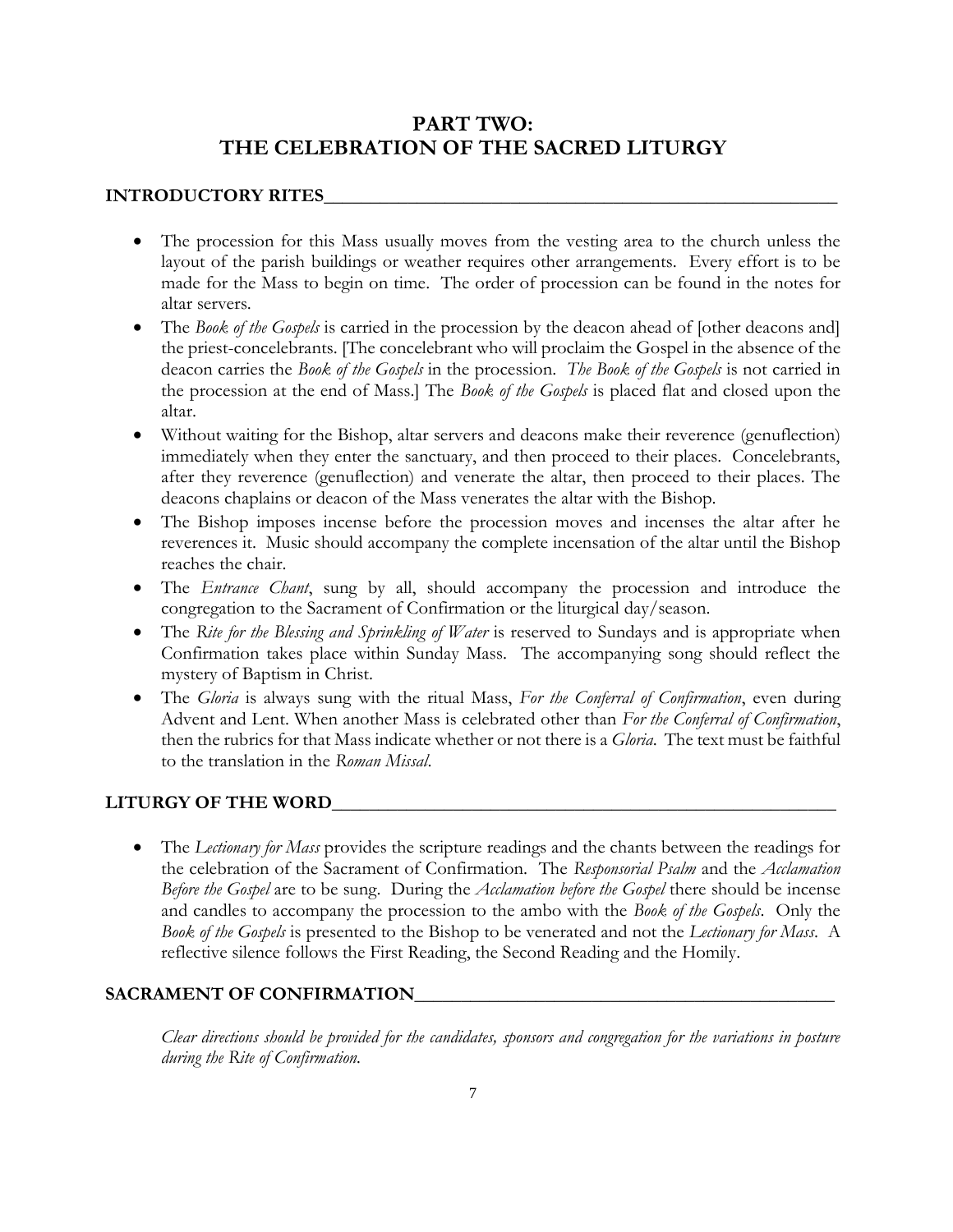- The *Presentation of the Candidates* is made by the pastor. A sample form for this presentation is attached. The pastor, keeping in mind the content of the sample form, may craft his own presentation of the candidates. *The candidates stand as a group for this presentation* for the Sacrament of Confirmation and the congregation remains seated. This is not an occasion for applause.
- The *Homily* by the Bishop follows the *Presentation of the Candidates*.
- The *Renewal of Baptismal Promises* takes place in a dialogue between the Bishop and the candidates. On weekdays, the candidates alone stand, ready to respond robustly, *I do*. On Sundays and Solemnities' all stand and participate in the renewal of baptismal promises and the *Profession of Faith* is then omitted.

*Archbishop Perez receives the ritual book, Order of Confirmation, at the conclusion of the homily at the entrance to the sanctuary. The Renewal of Baptismal Promises follows the homily at this place.*

For the *Laying on of Hands* all stand–candidates, sponsors and congregation. After this all sit.

*Archbishop Perez will carry out the Laying on of Hands at the entrance to the sanctuary. The insignia and insignia bearers are needed at this point.*

For the *Anointing with Chrism* the deacon [or in his absence a concelebrant] brings the Sacred Chrism to the Bishop. The Bishop takes his place, standing in the center at the entrance to the sanctuary, for the Sacrament of Confirmation.

*Archbishop Perez will hold his own Sacred Chrism and will not make use of the crozier.*

- o The candidates come forward to the Bishop, two by two (side by side) with their sponsors and stand as near to the Bishop as possible. The foreheads of the candidates must be completely uncovered, for example, no veils, hats, flowers, make-up or hair, for the anointing with Sacred Chrism.
- o The sponsor stands behind the candidate with his/her right hand on the candidate's shoulder and clearly and audibly says only, "N. (The confirmation name)," without any additional words.

*Archbishop Perez requests that the pastor or another priest, deacon or another person, stand at his side with the printed Confirmation name of the candidate on a card that can be easily read by him.*

- o The candidates should memorize in advance their responses to the Bishop for the Sacrament of Confirmation, ready to respond robustly, *Amen*, as well as, *And with your spirit*.
- o Once a candidate has been confirmed and steps away, the next candidate steps immediately into place. Every effort should be made to prevent gaps in the procession. Catechists or other persons may be positioned near the Bishop to guide the candidate and ensure that the procession of candidates and sponsors is orderly and efficient.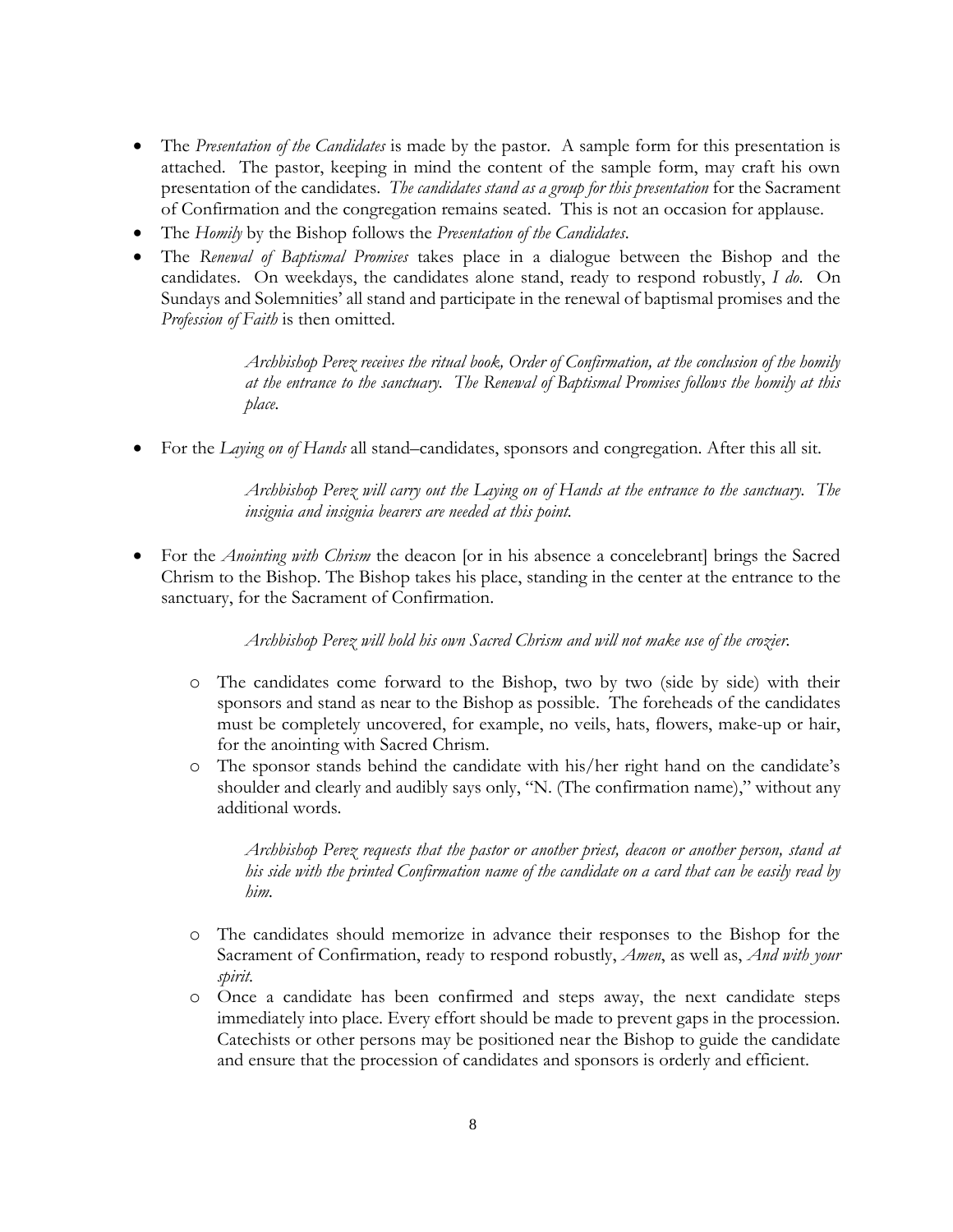- During the anointing a suitable psalm or hymn associated with the action of the Holy Spirit in the Sacrament of Confirmation may be sung. This is not the occasion for asking the intercession of the saints with the Litany of the Saints. The volume of the music should not impede the Bishop and the candidate from hearing one another in the dialogue during the *Order of Confirmation*.
	- o The Bishop washes his hands after the anointing. After the last candidate is confirmed, the Bishop is approached by the servers, with the ewer of water and the basin along with lemon, bread and a towel, ready for the washing of his hands.

## *Archbishop Perez does not use bread for the washing of his hands.*

 The *Universal Prayer* follows the anointing with Sacred Chrism and is introduced and concluded by the Bishop. The deacon, or in his absence a lector, reads or sings the petitions. The *Order of Confirmation* provides an example for the number–not to be exceeded–and content of the petitions. Others may be used following the pattern and number in the *Order of Confirmation*.

# **LITURGY OF THE EUCHARIST\_\_\_\_\_\_\_\_\_\_\_\_\_\_\_\_\_\_\_\_\_\_\_\_\_\_\_\_\_\_\_\_\_\_\_\_\_\_\_\_\_\_\_\_\_**

- Once the altar is prepared, sufficient hosts for the Communion of all and wine should be brought forward to the Bishop at his chair by the newly confirmed. Gifts for the poor may also be included with the bread and wine. However, anything other than that which will be consumed or used for the glory of God is not to be included in this procession. On Sundays, the procession of gifts follows the collection of monies.
- A hymn or instrumental music accompanies the *Preparation of the Gifts*.
- The Bishop incenses the gifts and the altar. The deacon [or in his absence a concelebrant or the thurifer] incenses the Bishop, the clergy and the congregation. Music should accompany the complete incensation, including that of the congregation.
- The *Sanctus*, the *Mystery of Faith*, and the *Amen* during the *Eucharistic Prayer* are to be sung. The *Agnus Dei* is to be sung as well. The texts must be faithful to the translation in the *Roman Missal.*
- The consecrated Body and Blood of the Lord may be incensed at each showing during the *Eucharistic Prayer*. The deacon chaplain or server would customarily kneel at the center of the steps leading to the altar.
- The *Lord's Prayer* and its *Doxology* preferably are sung. The texts must be faithful to the translation in the *Roman Missal*.
- There should be sufficient ministers of Holy Communion so that its distribution is not unduly prolonged and can be carried out reverently. Extraordinary ministers from the parish are to be assigned to assist with Holy Communion only in the absence of priests and deacons. *The procession for Holy Communion should move toward the altar.*
- Holy Communion may be distributed under both kinds, especially if this is the parish practice.
- The purification of sacred vessels takes place at the credence table after Mass. This is carried out by the deacon (and/or priest). The sacred vessels should be placed on a corporal and covered with a corporal until they are purified if this takes place after Mass.
- The *Communion Chant*, sung by all, should accompany the Communion procession.
- If there is a *Hymn of Praise* after Holy Communion it ought to focus on the mystery just received.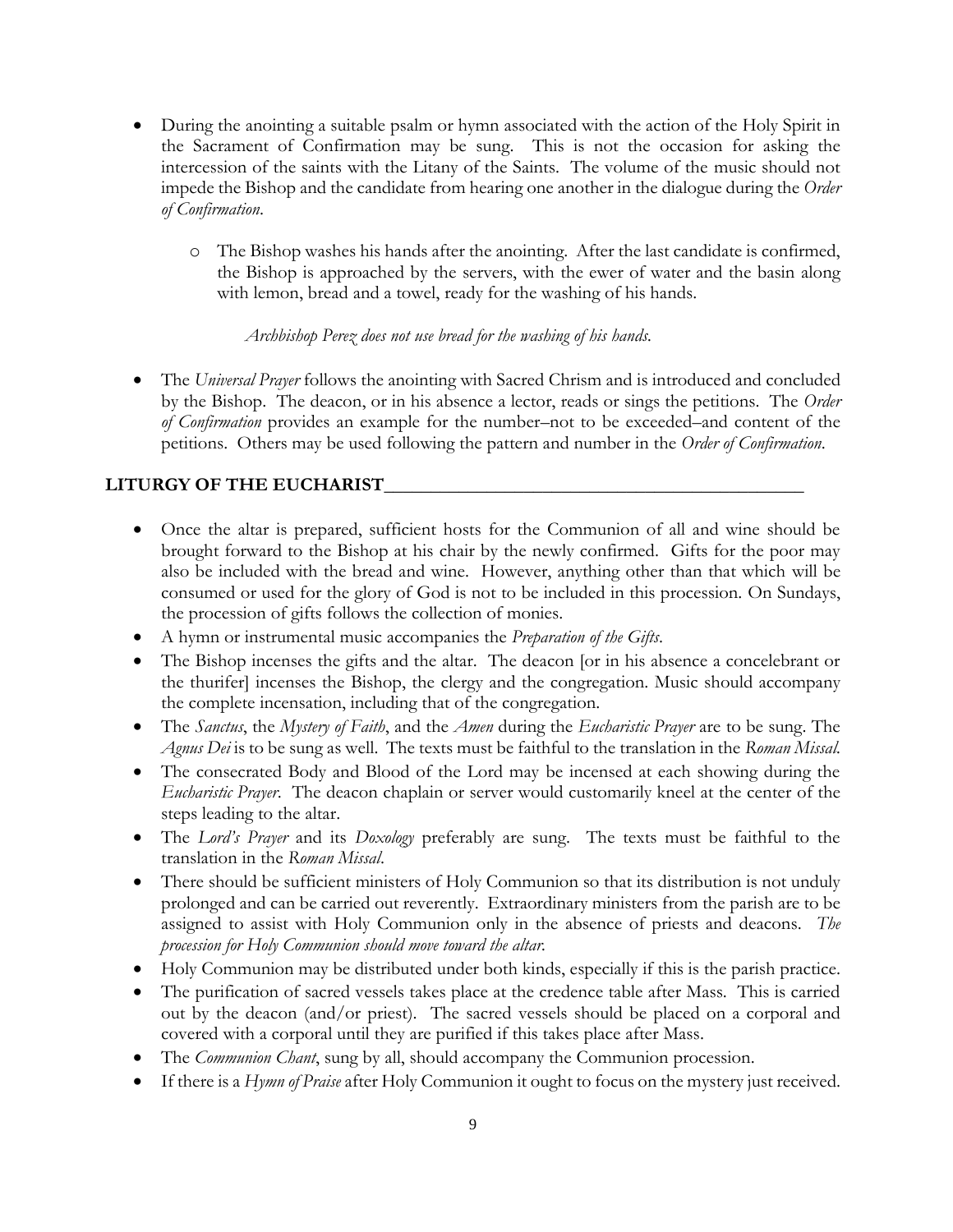The purification of the sacred vessels may take place during or after Mass. If this takes place during Mass, then it is done at the credence table and not at the altar. If this takes place after Mass, the sacred vessels are placed on a corporal on the credence table and covered with a corporal until they are purified after Mass by a priest, deacon or acolyte.

# **CONCLUDING RITES\_\_\_\_\_\_\_\_\_\_\_\_\_\_\_\_\_\_\_\_\_\_\_\_\_\_\_\_\_\_\_\_\_\_\_\_\_\_\_\_\_\_\_\_\_\_\_\_\_\_\_\_\_\_\_\_\_**

- The presentation to the Bishop (including the Spiritual Bouquet) may take place at this point if it is not planned to take place before or after Mass.
- The Solemn Blessing may take place at this point.
- As the Bishop venerates the altar, all the concelebrants bow to the altar.
- All in the sanctuary genuflect in place as the Bishop and deacon(s) genuflect.
- The liturgical music after Mass may be a hymn or instrumental.
- The candidates process after the Bishop and the liturgical procession.

# **CERTIFICATES AND RECORD KEEPING\_\_\_\_\_\_\_\_\_\_\_\_\_\_\_\_\_\_\_\_\_\_\_\_\_\_\_\_\_\_\_\_\_\_\_\_\_\_\_**

- Parishes may issue certificates in commemoration of the reception of the Sacrament of Confirmation. Such certificates should not be distributed during the celebration of the Sacred Liturgy.
- Pastors are to see that the complete information required by the *Register for Confirmation*, as well as notifying the church of Baptism, is recorded immediately following the celebration of the Sacrament of Confirmation.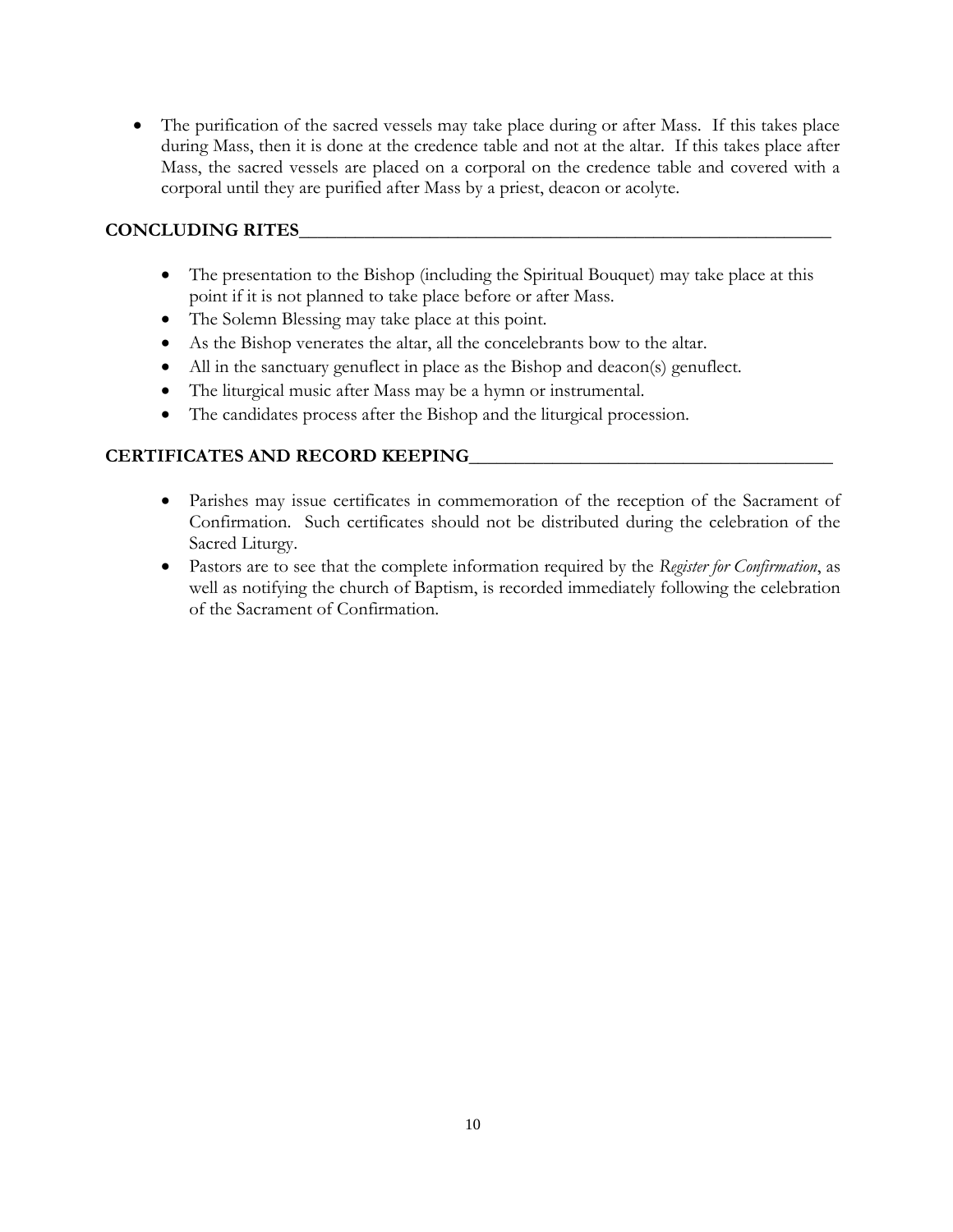# SAMPLE PRESENTATION OF THE CANDIDATES

# **For a Bishop Celebrant:**

*Candidates, please stand.*

Your Excellency,

The parish of  $\_\_\_\_\_\_\$ is honored by the presence of a successor of the apostles.

I present to you, our sons and daughters, who are candidates for the Sacrament of Confirmation.

Under the guidance of their parents, guardians and catechists and with the prayerful support and encouragement of this parish community they have prepared for this Sacrament of Christian Initiation which was begun at their baptism.

I ask that you impose hands upon them and anoint them with the Sacred Chrism, sealing them with the gift of the Holy Spirit.

We pray that their participation in the Holy Eucharist with all of us assembled here will strengthen them as faithful witnesses to Christ.